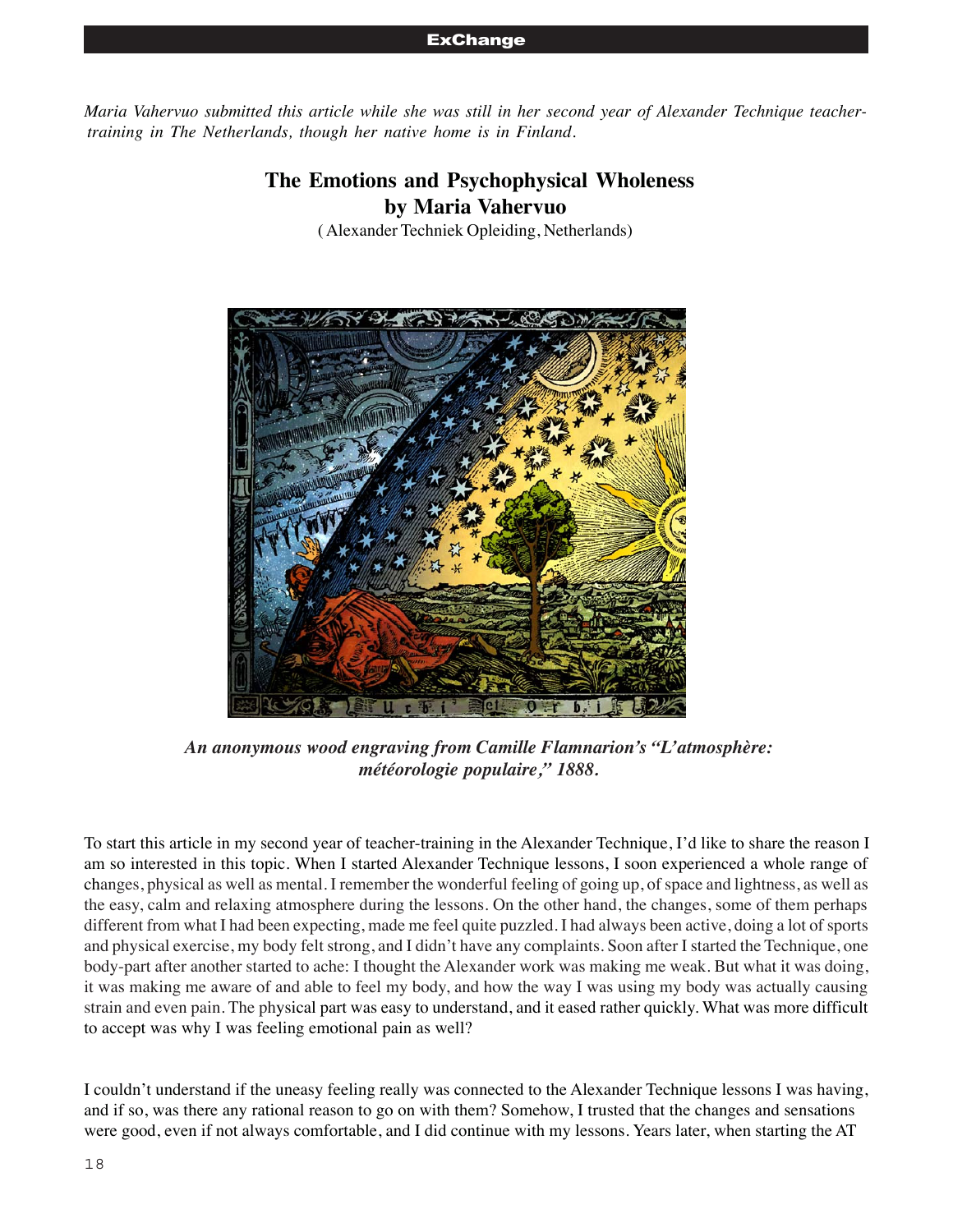teacher-training, the same process started again and was even more intense this time. I noticed that all of us on the training course were going through similar things, and it obviously wasn't always easy for any of us. Quite often, we would hear the teachers telling us "It's part of your process." What is the "process" and why is it so difficult sometimes, does it have to be so difficult? These were my guiding questions and a reason to start finding out what, why, and how?

I will not be able to give all the answers in this second year article, and my references are limited, as I'm only in the beginning of my research. The whole area of the study of emotions is rather new in the scientific world. New research is being done all the time, and a lot about the emotions remains unexplained. I will map some of the psychophysical events I've found to be in connection with the emotions and give some ideas generally, why changing is not always easy, not forgetting that every one of us is unique, with a one-of-a-kind experience and nervous system; every process is unique, special, and different.

A young girl asks a wise old woman, "How does one become a butterfly?" With a twinkle in her eye, the old woman replies, "You must be willing to give up being a caterpillar."

I think F.M Alexander was well ahead of his time in the western world, inventing a principle which nowadays goes into the vast category of body-mind techniques. One of his main principles is that the Self is a whole, a unity of body and mind, and that these two cannot be separated:

I must admit that when I began my investigation, I, in common with most people, conceived of "body" and "mind" as separate parts of the same organism, and consequently believed that human ills, difficulties and shortcomings could be classified as either "mental" or "physical" and dealt with on specifically "mental" or specifically "physical" lines. My practical experiences, however, led me to abandon this point of view and readers of my books will be aware that the technique described in them is based on the opposite conception, namely, that it is *impossible* to separate "mental" and "physical" processes in any form of human activity (Alexander 1932, 1985:21).

The division between body and mind originates from René Descartes time two centuries ago. From there on, the division between the psyche and soma has been common, where medical science dealt with the physical body and the matters of soul were left to the church. This agreement with the Pope made it possible for Descartes to obtain bodies for dissection. Currently, a change is happening in the scientific world and the relationship between the mental and physical is increasingly acknowledged as more detailed neuroscientific information is becoming available. Dr Candace Pert's biomolecular research and discoveries have led to a theory that the emotions can be seen as a bridge between the mind and body, linking these two (Pert, 1997:19).

To explain the emotions depends on the approach. The age-old division of emotions into "basic five passions of gladness, sadness, love, hatred and desire" (Descartes) no longer shares consensus, but invites critical examination (Kagan 2007: xi). The traditional scientific theory of emotions is the James Lange theory from the 19<sup>th</sup> century, which argues that emotions are caused by changes in the bodily state, i.e. a baby cries because of a change in the bodily state which the baby feels as pain or dis-ease and cries. According to Dr. Pert's and other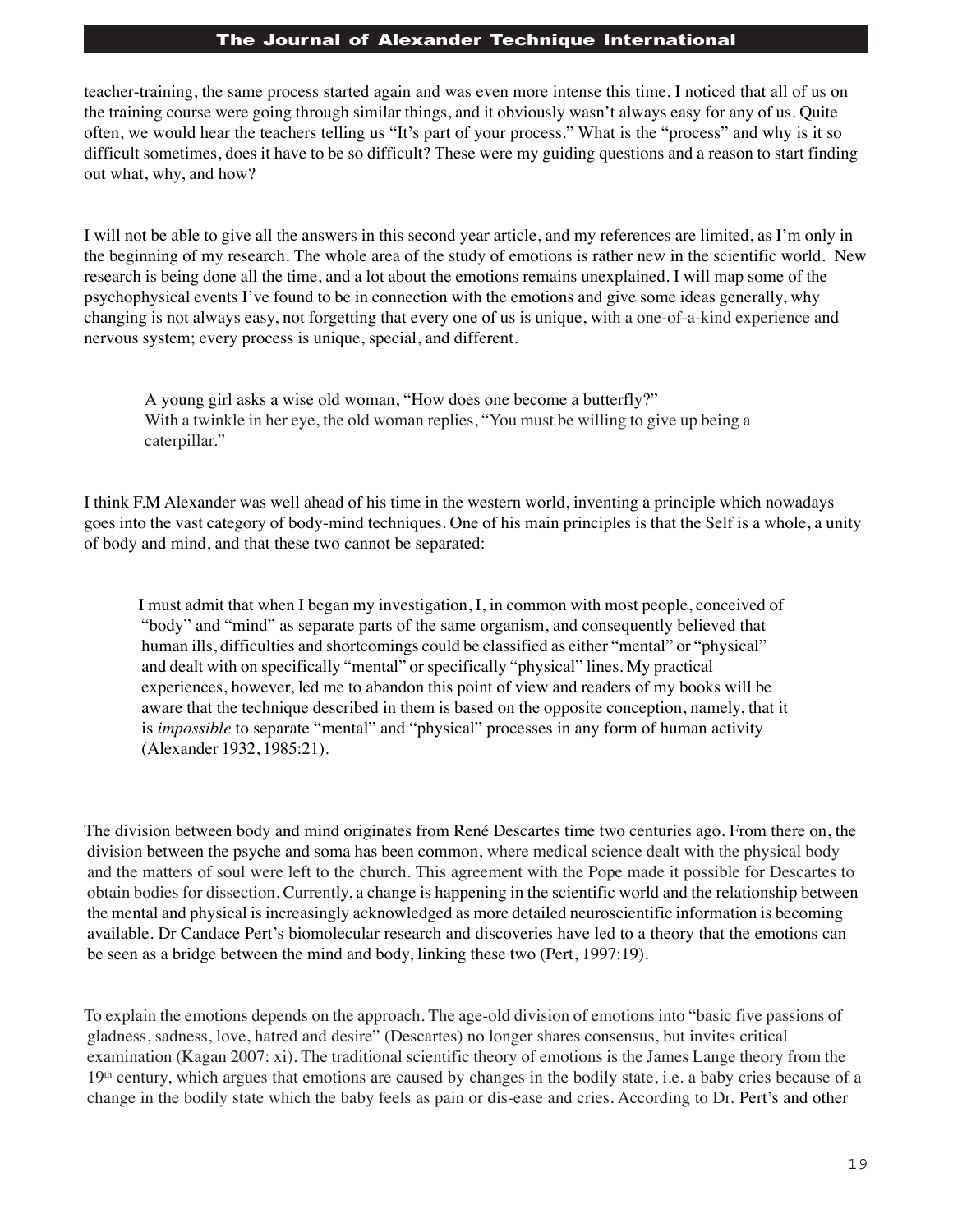#### **ExChange**

research in the fields of psychoneuroimmunology and psychobiology, there is now evidence that the mind also affects the body and that information is possibly carried both ways (Pert 1997:137, 2000, Hartley 2004:33-34).

There is a constant flow of information in the body and constant changes in the bodily state. The amount of information that flows is enormous, of which only a small fraction will reach our consciousness. We are conscious of only about 5% of our cognitive activity (Lipton 2005). The unconscious mind is a powerful processor processing information with a speed of 40 million bits/sec<sup>1</sup> whereas the consciousness is operating with 40 bits/sec. There are different mechanisms as to how the information is traveling, and from the point of view of the emotions, the chemical information flow is the most interesting one, as it provides understanding about the physiology behind the emotions.

There are three groups of molecules in what Pert calls the chemical nervous system: neurotransmitters, steroids, and neuropeptides, which she has named the 'molecules of emotion.' We have receptors on the surface of each cell for these information carriers to attach to. Places where a high density of receptors are located, are along both sides of the spine, in various parts of the brain, heart, and the digestive system (Pert 1998:141). The chemical information is transported not only to different parts of our brain and nervous system, but all over the body, possibly through the central and autonomic nervous systems, the endocrine system, the immune system, the blood, lymph, cerebrospinal and interstitial fluids (Pert 1997:27, 130, Rossi, 1986:182-3). This enables a chemical communication between the autonomic and central nervous system "It is (these) peptides and their receptors that make the dialogue between conscious and unconscious processes possible" (Pert 1997:188).

Looking into the brain, the emotional centre is the limbic system. The limbic system is located above the brain stem under the cortex, in the middle of the so-called mammalian brain (LeDoux 2004:98). So physiologically, the emotional centre is located in between the old and new parts of the brain. Roughly speaking, the older parts of the brain are in control of the life maintaining activity and survival, whereas our consciousness and intellect are located on the higher parts of the cortex and within the newest part of the brain, the prefrontal cortex.

The large human brain can be seen as a mechanism that allows us to process the huge amount of information we need to be able to perceive the world, respond to it, move through, and act on it. All this sensory information from inside and outside the body is flowing through our sensory mechanisms and being filtered through our emotional brain. Only a fraction of the total information will reach our consciousness after being filtered through our emotions, beliefs, and perceptions.

How much can we trust our senses? Alexander talks about the "untrustworthy sensory appreciation." <sup>2</sup> The reality is different to what we interpret it to be. Real is only as real as we believe it to be. A fear or sensation is *real to us*. The information that reaches our consciousness has gone through many filters by the time it becomes a sensation or a thought. The sensory mechanisms are so influenced by personal perceptions that we largely experience what we want to experience, or remember from the past (Wilkinson 2003:27). The habitual way of using ourselves has accommodated our sensory mechanism to such an extent that it is difficult for us to tell what is *real*. Alexander's famous sentence: "Don't trust your feelings" applies here too, what appears *real* to us might be very far away from reality.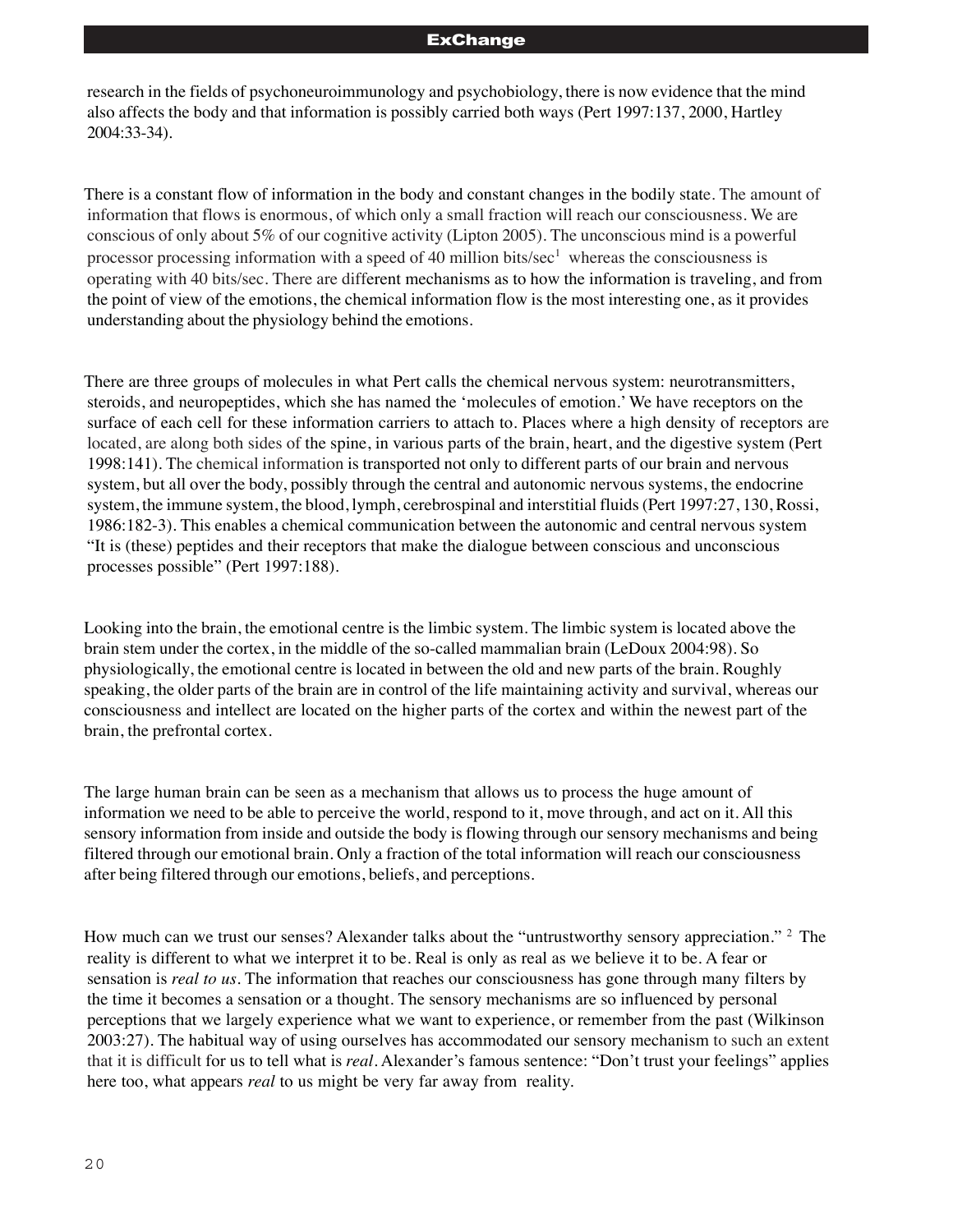From the point of view of fear, when a signal of threat gets to the brain, a whole lot of subconscious physiological events happen, triggered by the amygdale, being the 'alarm centre' of the brain that prepares the body to fight, flight or freeze (Hartley, 2004:32, LeDoux, 1998:202). I find it fascinating that these fear reactions are for neurological reasons, difficult to control or be over-ruled by our conscious thoughts. "Conscious control is not always an option." 3 To give a practical example from the Alexander world, at a moment of a fear of falling, it might be impossible to "let your knees go" no matter how clear the conscious wish is! There is naturally a whole variety of other reasons too for not letting the knees go other than a possible fear reaction.

Starting Alexander Technique lessons is a process whereby we need to evaluate and possibly change some of our perceptions and beliefs about ourselves, and therefore also our psychophysical use. To make a change in a life-long habit, a perception formed in early childhood, to alter a nervous system and reflexes that have been reinforced in a certain way on a daily basis, to make a change in any one of these, inevitably affects all of them. Luckily, this doesn't come too easily! It is a healthy mechanism of the body to maintain its balance in the changing environment without changing too much and to not allowing us to "lose ourselves." Our system has its habits, and, therefore, a healthy resistance against change.

I have often come across a belief that the Alexander Technique doesn't deal with emotions. Since no activity can be separated from the emotions, except for some rare cases of injury or illness, not dealing with emotions can create a dilemma. Every AT teacher and training course surely has come across the question of how to deal with emotions and has possibly had to find a way of dealing with them to their best (personal) abilities. During F.M's time, early  $20<sup>th</sup>$  century, emotions were dealt with differently than nowadays, and were generally left for individuals to deal with in private. The knowledge that we have about the importance of emotions, is different nowadays. Emotions play a major role in decision-making and learning, and they can even be seen as the bridge between the mind and the body. It is known that suppressing, denying, or ignoring emotions is not dealing with them, and therefore not good for personal well-being. Clearly, we have to find ways of working with the emotions in the psychophysical learning process of the Alexander Technique.

In a learning context, pleasure and play are important factors. What makes the human brain unique is the large prefrontal cortex. This is the place for activities of higher consciousness like learning. In the human prefrontal cortex is the largest density of endorphin receptors, even higher than in the limbic system which is the emotional centre (Pert 1997:134). Endorphin is the body's own morphine giving us the feeling of bliss and pleasure. Without a doubt, pleasure, play, positive thinking, and learning go hand-in-hand! I could well imagine that the endorphin receptors along the spine and connected to the breathing centre are also involved with the wonderful, sometimes blissful, feelings experienced during an Alexander lesson.

On the other hand, we know that sometimes the Alexander work can "bring up" emotions we associate easily as negative emotions, like sadness, hurt, anger, even rage. These and other "negative" emotions are the ones that we so easily leave unexpressed, don't feel or don't want to feel for various personal and cultural reasons. In the long term, a healthier approach would be to acknowledge that "*every honest emotion is a positive emotion"* (Pert 1997:193)*.* Sometimes the real emotions are different than what they first appear to be. For example, what comes out as anger, might actually be the upper layer of hurt or fear. There is a place and need for a good variety of emotions in keeping in touch with oneself, as well as, for example, maintaining healthy boundaries.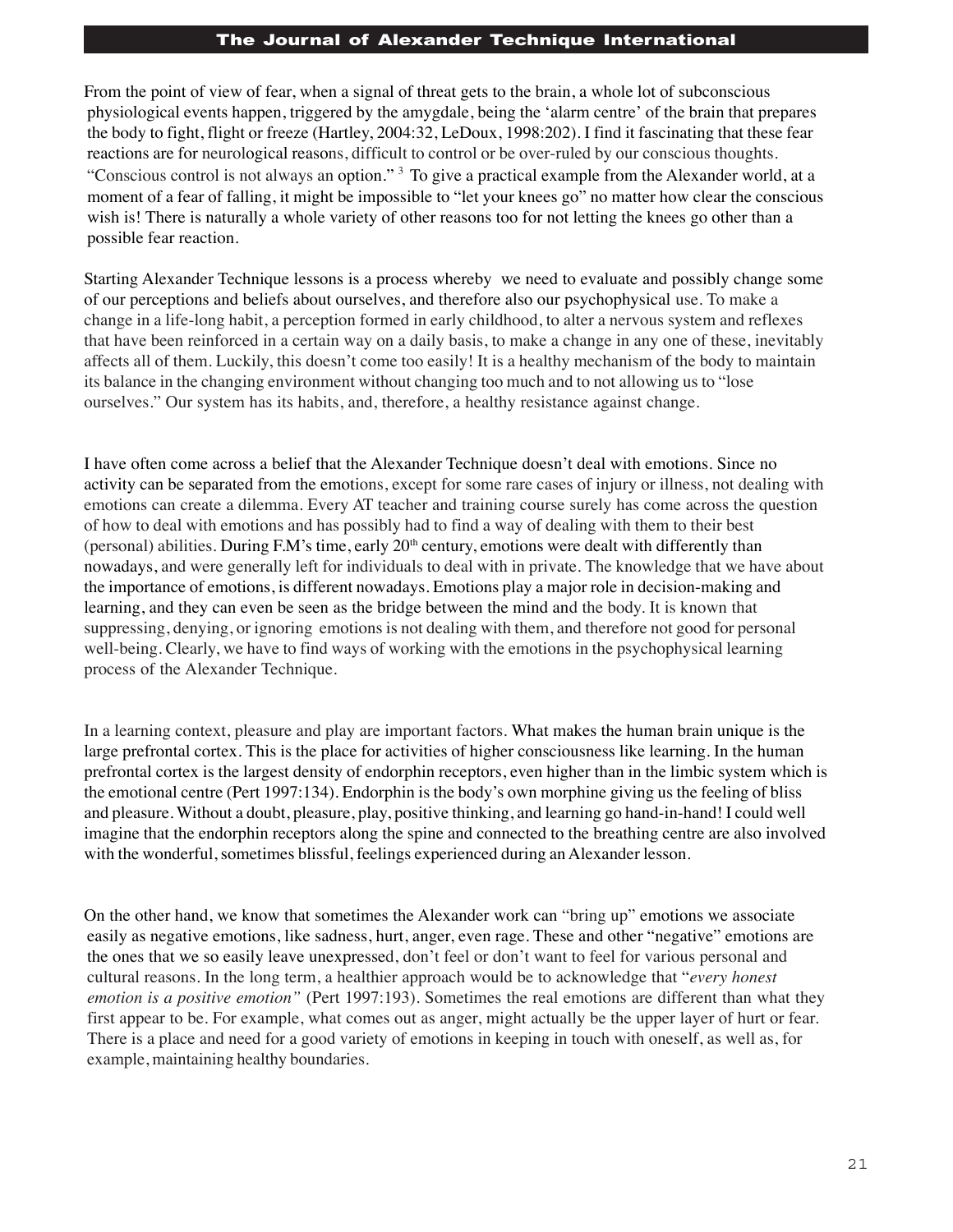#### **ExChange**

Emotions and traumatic experiences that have not been dealt with, remain stored in the body and can be stimulated for example by focused attention, touch, breathing, postural changes and movement. Touch itself is a powerful tool and very closely related to emotions and early experiences. I have a feeling that there are many levels of "letting go" in Alexander terms, from letting go of undue muscular tension in the body to discharging of traumatic experience and held energy. The discharge may come out as memories, movement, trembling, temperature changes, nausea, crying, laughter, change in breathing to name some. I hope that we, as Alexander Technique teachers, would have some basic knowledge about these possible events when dealing with such a sensitive area as the body-mind connection.

One of my initial questions was, "What happens in the process?" At the moment, I see it is as a process of becoming whole, like the word 'health' originates from the word 'whole.' It is like defragmenting the system, making the flow possible and allowing the physical and mental to have the space to be in motion.

I am a person for whom it is helpful to know the reasons why, and in my process, it has been extremely helpful to understand some of the mechanisms behind the events that are happening. For example, when feeling resistance in my system, and thoughts coming up supporting that resistance, I can now calm myself down and be aware that I might be entering something new, something I, in the first place, experience as unfamiliar and threatening.

I have some great teachers, friends and colleagues who have taught me a lot and who have patiently spent hours answering my questions. Thank you. If you look at the Bibliography you will see that almost all the books I've used to research and write this article are written close to the new millennium, before or after. The new neuroscientific information is radically changing the field of emotions, and new theories, knowledge and literature are coming out all the time. This too brings a new challenge for the  $21<sup>st</sup>$  century AT teacher.

We don't need to become psychotherapists, but I feel there is a need to be aware of the mechanism of healing and the power of touch. Inevitably, the whole will start to heal when given a chance and emotional healing is part of it. To make changes alters the person's habits, even life-style. How people react to these changes varies. Personally, I felt that radical renewals in my life were necessary. Maybe they were not all that necessary, but first reaction was my attempt to maintain homeostasis by controlling the outer world. It would be helpful for an AT teacher to recognize and inform my client as to what is happening in the process and during the lessons, even suggesting other help if it is needed. In any case, it is not right to start a process and then leave people alone and confused.

Inhibition, direction and conscious control, these are the key ideas that separate Alexander Technique from many other body-mind techniques. This is why I think the Alexander Technique has great potential, because it is a thinking technique.<sup>4</sup> We are combining the body-work to the mind- work through increase of awareness, inhibition, direction and conscious control. The aspect of learning, personal development and the possibility of making a change is there. As F.M says, "Change is the Ultimate Reality."5

To finish this article for now, I would like to give an answer to a question given to me from teachers in my training course; "How am I practicing the Technique in my process concerning emotions?" I'm tempted to say *I am not* using the Technique directly as such to work with the emotions. For me, personally, I feel that the "work is working." To draw a line as to when and how am I working with an emotion or psychological issue is nearly impossible. People react differently and the issues vary as well.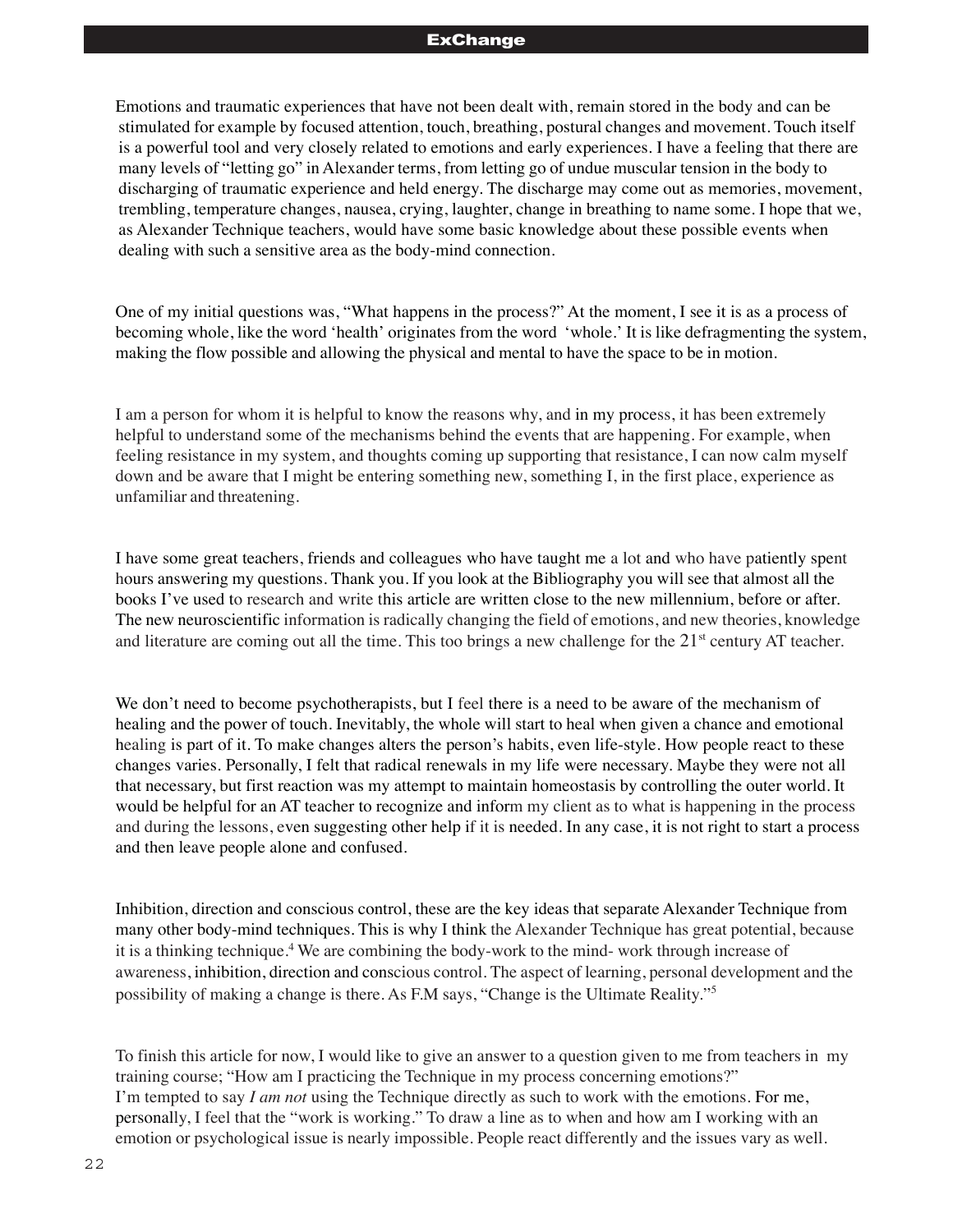Some people may get clear images, insight or memories of an event, for example, with an accident "Oh, I remember I broke this leg in two places!" or to a childhood memory. It is also possible that there are other issues, preverbal, prenatal or for some other reason memories without a clear cognitive picture or story attached to it but for example, an overwhelming emotion. When a breakthrough from the unconscious to consciousness happens, people may choose different ways of reacting. Here the line between inhibition and suppressing is a valuable and really tricky one, as it asks for a lot of understanding of the psychophysical whole and it's functioning.

For my own process, I can't give a clear example of what is happening, exactly when, and how. The system has a tendency towards balance and healing in itself, and when given a chance, this process is happening, largely unconsciously. It seems that practicing the Alexander Technique has been enough of a change for my system to start the balancing and healing process, that when I'm stepping out of the way, the "right thing happens by itself."<sup>6</sup> The things familiar and habitual to me have actually created blockages on many levels and when I give myself time, space and freedom, a lot of release and psychophysical "cleaning up" can happen naturally, inevitably and at it's own speed.

This might be a reason why Alexander Technique teachers have been able to safely and successfully use a therapeutic technique without receiving much training in the field of psychology. Because the work is not, when used well, a manipulation or direct working on psychological issues. The process may happen naturally in it's own time, at a tempo, in which the student/client's system is able to process things. The teacher is "doing nothing" but directing and giving direction by using his or her hands. This is, of course, an activity itself and has a great influence. The changes should, however, happen as a response in the system, not manipulated or forced by the teacher.

This article strives to look behind the curtain and see what the mechanisms are, how and why is the "Work working." It is also an attempt to raise our awareness about the emotions being in the middle of the psyche and soma, affected by everything happening in the body and mind and definitely by the AT work as well. I am hoping that in the future, any person starting the Alexander Technique and entering a "process" wouldn't have to feel so left alone with their changes as I was when I started "doing nothing," thinking my neck free, and sending my head forward and up. I do feel and strongly believe that the process is worthwhile and is not only just a struggle, but a wonderful journey.

How much more there is now to living! Instead of our drab slogging forth and back to the fishing boats, there's reason to life! We can lift ourselves out of ignorance, we can find ourselves as creatures of excellence and intelligence and skill. We can be free! We can learn to fly!

-Richard Bach: *Jonathan Livingston Seagull*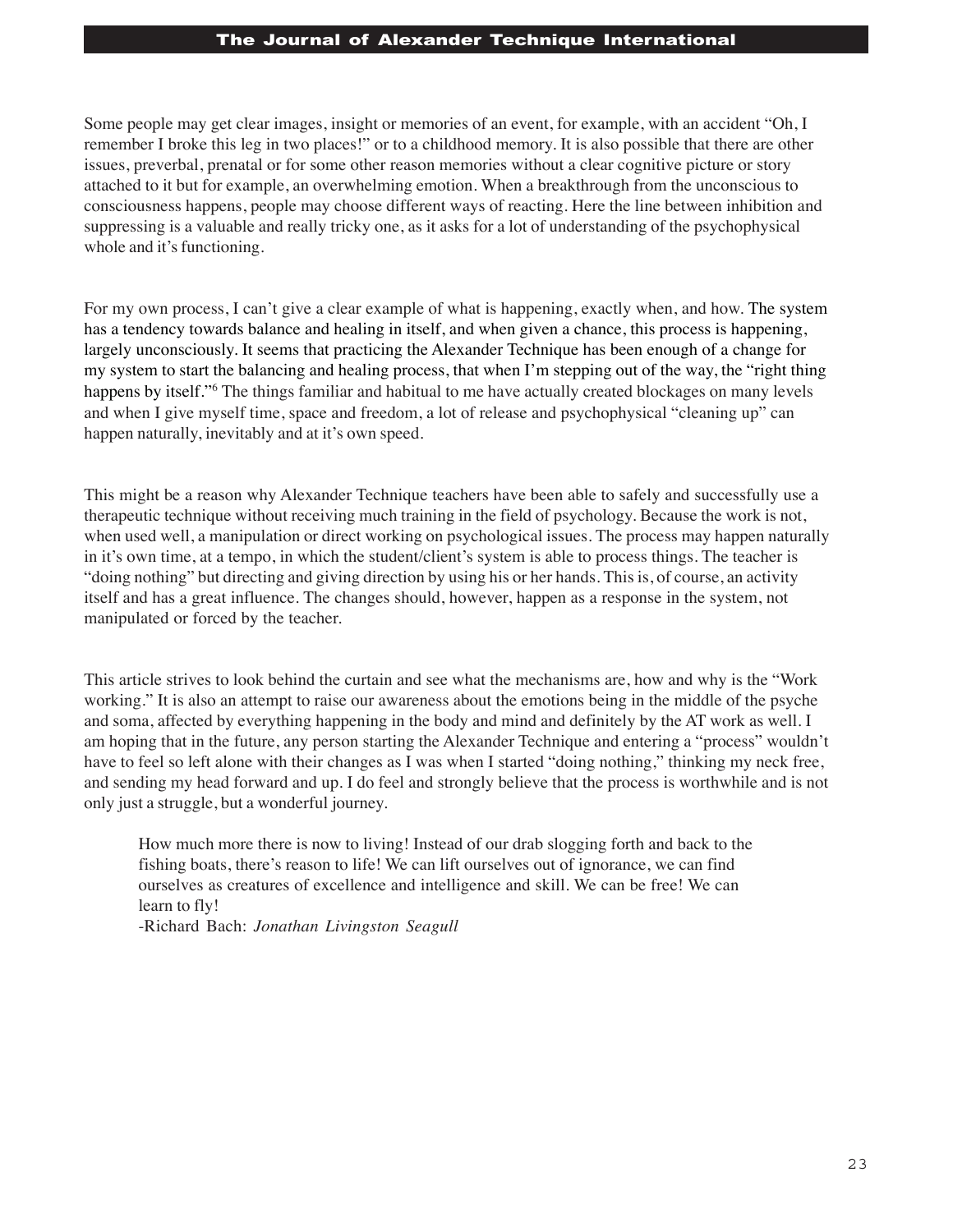## **(Footnotes)**

- 1 bits/sec. Nerve impulses per second. (in Lipton 2005, Norretranders T (1998) The User Ilusion:Cutting Consciousness Down to Size)
- 2 "I came to realize that my reaction to a particular stimulus was constantly the opposite of that which I desired, and that in my search for the cause of this, I discovered that my sensory appreciation (feeling) of the use of my mechanism was so untrustworthy that it led me to react by means of a use of myself which *felt* right, but was, in fact, too often wrong for my purpose." (Alexander, 1932, 1985:49)
- 3 "When our functioning is controlled by the oldest parts of our brain the reptilian and limbic parts, which are the parts that are concerned with mere survival, the newer and more sophisticated parts of the brain - the neocortex and esp. the pre-frontal cortex cannot function properly if at all. – This rules out the possibility of a `conscious choice´ in a given situation and thus in those cases the letting go of a compensatory tension in an Alexander-way may be at best a *very difficult* task." (Dollerup Fjordbo, www.more-dimensions.dk)
- 4 "You think that the Alexander Technique is physical; I tell you that it is the most mental thing that has been discovered." F.M Alexander (Carrington 1994:19)
- 5 Carrington, W. 1994 Thinking Aloud, Author's Preface
- 6 "Stop doing the wrong thing and the right thing will happen" F.M. Alexander

# **BIBLIOGRAPHY**

| Alexander, F.M.      | 1910 Man's Supreme Inheritance, Conscious Guidance and Control in Relation to<br>Human Evolution in Civilization |
|----------------------|------------------------------------------------------------------------------------------------------------------|
|                      | 1924 Constructive Conscious Control of the Individual                                                            |
|                      | 1932 Use of the Self                                                                                             |
| Ballard, K.          | 2008 On Learning and Teaching the F.M. Alexander Technique, Conscious Control,<br>Volume 2, Number 2             |
| Carrington, W.H.M.   | 1994 Thinking Aloud, Talks on Teaching the Alexander Technique                                                   |
|                      | 1994 The Foundations of Human Well-Being: the Work of Professor Magnus and the<br>F.Matthias Alexander Technique |
| Chance, J.           | Anatomy of Addiction, Direction, Volume 1 Number 9                                                               |
| Dollerup Fjordbo, G. | 1992 On the Development of Habit                                                                                 |
| Garlick, D.          | The Garlick Report (Emotions), Direction, Volume 1 Number 9                                                      |
| Hartley, L.          | 2004 Somatic Psychology, Body, Mind and Meaning                                                                  |
| Johnson-Chase, M.    | Do we cry because we grieve, or do we grieve because we cry?, Direction Volume<br>1 Number 9                     |
| Kagan, J.            | What is Emotion                                                                                                  |
| LeDoux, J.           | 1998, 2004 Emotional Brain                                                                                       |